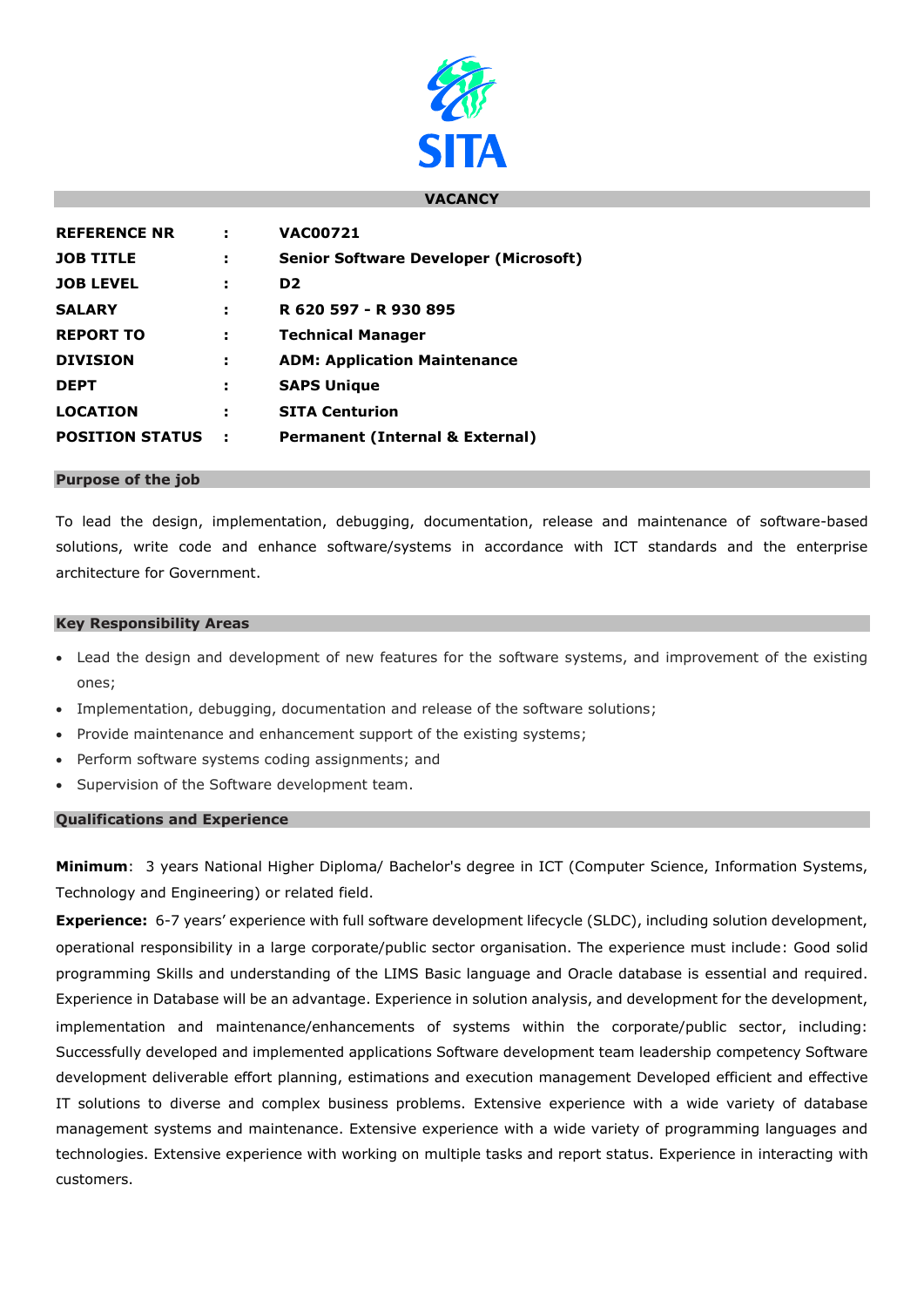#### **Technical Competencies Description**

Solid understanding of computer science including algorithms, data structures, operating systems and databases. ICT Governance and Compliance Governance e.g. Cobit and ITIL. Strong knowledge to design test plans according to the software requirements specification. Broad and extensive knowledge of the software development process and its technologies. Strong working knowledge of C#, Angular and MS SQL database. Extensive knowledge of design techniques, tools, and principles involved in the production of software requirements specifications, models and designs. Strong knowledge of user interfaces. Strong knowledge of solution Integration strategies and tools. Working knowledge of Cloud Computing. Strong knowledge source control and version control tools like Git and SVN. Working knowledge of DevOps (Continuous Integration, Continuous Delivery, Continuous Testing, Continuous Monitoring Infrastructure as Code, Config Management). Working knowledge of Agile Methodologies (Feature-Driven Development, Test-Driven Development, Scrum, Extreme Programming). Extensive background in coding. Extensive knowledge of software testing techniques and tools. Extensive knowledge of software team leadership IT Quality Management e.g. ISO9001 and CMMI IT Security ICT Standards COTS (Commercial of the Shelf) Products OSS (Open Source Software) Products IT Strategies and Architectures. Strong knowledge of data integration tools Execution of Architecture methods and practices e.g. TOGAF and GWEA.

**Technical competencies**: Application Development, Application Maintenance and Support, Database Administration.

**Leadership competencies:** Customer Experience, Collaboration, Communicating and Influencing, and Honesty, Integrity, Fairness, Outcomes driven, Innovation, Planning and Organising, Creative Problem Solving, Bimodal IT Practice, Managing People and Driving Performance, Decision-making, Responding to Change and Pressure, and Strategic Thinking.

#### **Other Special Requirements**

N/A.

# **How to apply**

- 1. To apply please log onto the e-Government Portal: [www.eservices.gov.za](http://www.eservices.gov.za/) and follow the following process;
- 2. Register using your ID and personal information;
- 3. Use received one-time pin to complete the registration;
- 4. Log in using your username and password;
- 5. Select Recruitment Jobs;
- 6. Select Recruitment Citizen to browse and apply for jobs;
- 7. Once logged in, click the Online Help tab for support if needed.

For queries/support contact eRecruitmentSupport@sita.co.za

# **CV`s sent to the above email addresses will not be considered.**

# **Closing Date: 04 May 2022**

# **Disclaimer**

SITA is an Employment Equity employer and this position will be filled based on Employment Equity Plan. Correspondence will be limited to short listed candidates only. Preference will be given to members of designated groups.

- If you do not hear from us within two months of the closing date, please regard your application as unsuccessful.
- Applications received after the closing date will not be considered. Please clearly indicate the reference number of the position you are applying for.